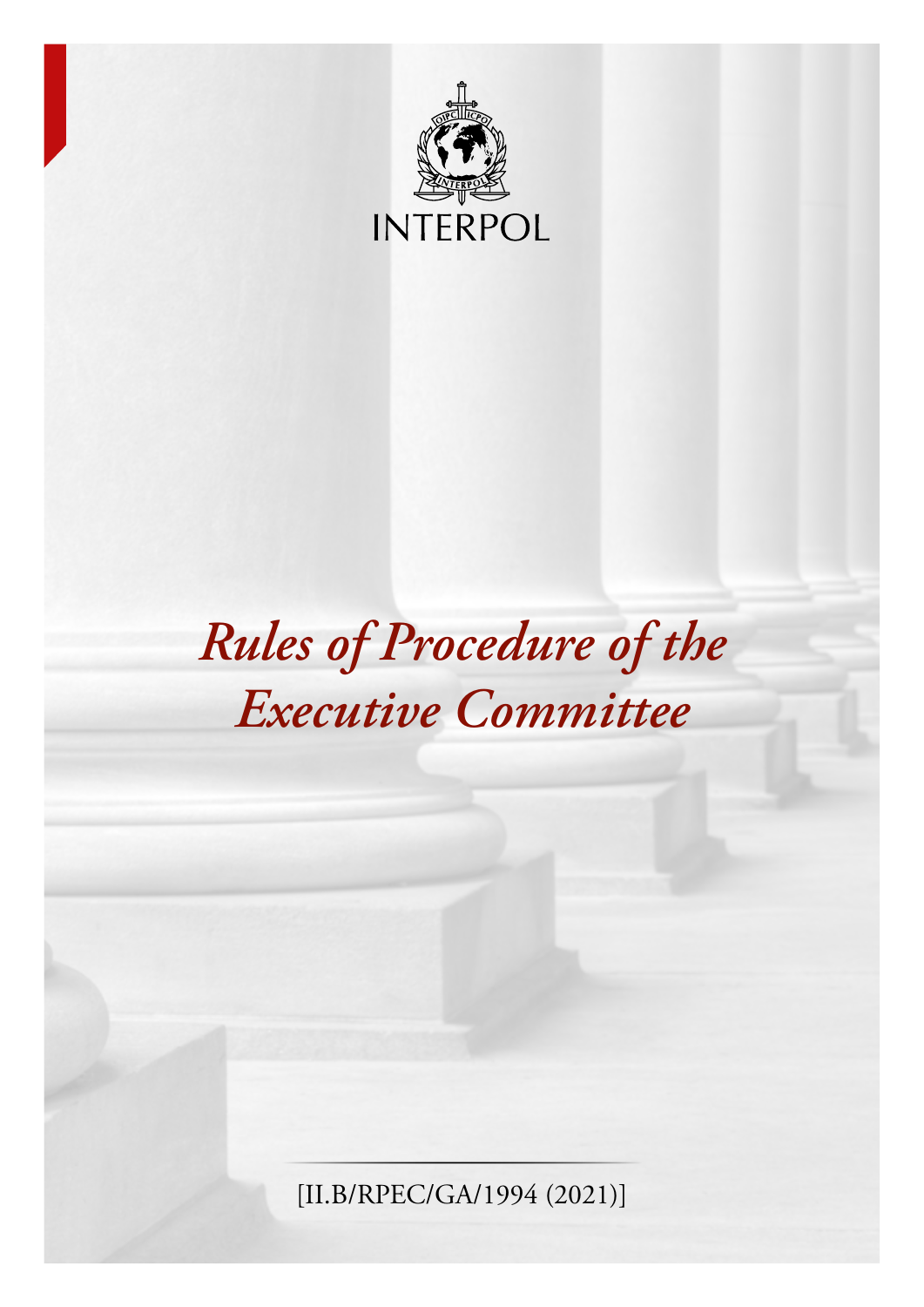# **REFERENCES**

Rules of Procedure of the Executive Committee adopted by the General Assembly at its 63rd session (1994, Rome).

Article 7 amended at the 82nd General Assembly session (Cartagena de Indias – 2013)

85th General Assembly session, Resolution AG-2016-RES-07 adopting amendments to the Rules of Procedure of the Executive Committee.

Articles 1, 6, 7, 8, 9, 10, 11, 12, 13, 14 and 15 amended at the 89th General Assembly session (Istanbul – 2021). The General Secretariat corrected the numbering (former Article 7A becomes Article 8) on 30 November 2021, in application of the provisions of Article 33(3) of the Rules of Procedure of the ICPO-INTERPOL General Assembly.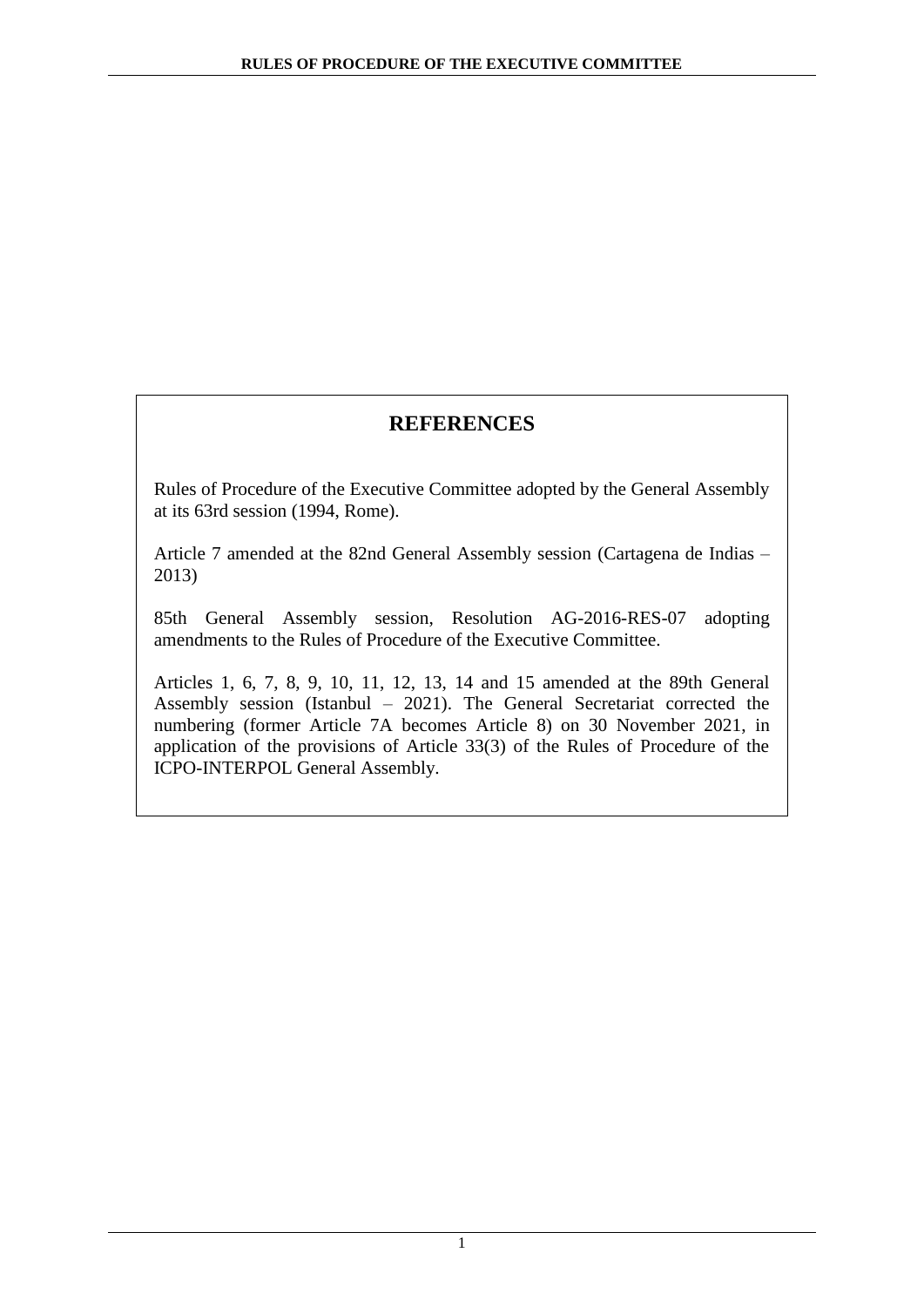# **CONTENTS**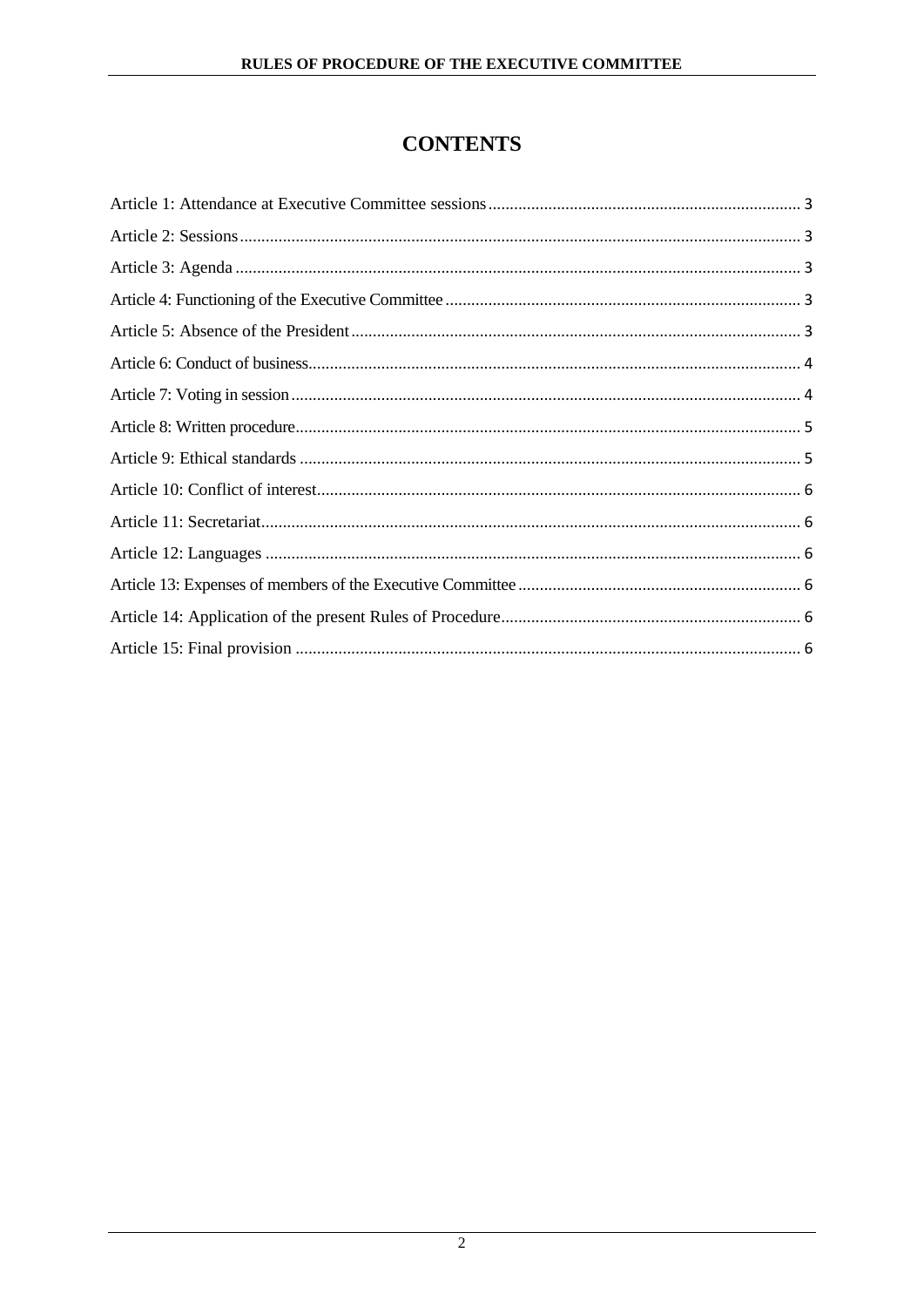#### <span id="page-3-0"></span>**Article 1: Attendance at Executive Committee sessions**

- (1) The following shall attend Executive Committee sessions:
	- (a) the President of the Organization, the Vice-Presidents and the Delegates on the Executive Committee elected in conformity with Articles 15, 16 and 17 of the Organization's Constitution;
	- (b) the Secretary General, in conformity with Article 29 of the Organization's Constitution, and any officials of the Organization he or she designates to present oral or written reports to the Executive Committee on any item under discussion, as well as those persons responsible for the Executive Committee's Secretariat;
	- (c) the Organization's Advisers, appointed in conformity with Article 36 of the Organization's Constitution, and the External Auditors, in conformity with Article 25 of the Financial Regulations, if invited by the President to take part in the Executive Committee's discussions of agenda items coming within their specialist fields;
	- (d) any other person whose presence the Executive Committee considers to be necessary for discussion of any item on the agenda for the session.
- (2) Only members of the Executive Committee shall have the right to vote.

# <span id="page-3-1"></span>**Article 2: Sessions**

- (1) In conformity with Article 20 of the Organization's Constitution, the Executive Committee shall meet at least once a year. A session shall be held immediately before the General Assembly session.
- (2) Unless the Executive Committee decides otherwise, its sessions shall be held at the Organization's Headquarters in Lyon. However, the Executive Committee session held immediately before the General Assembly session shall normally be held at or near the venue chosen for the Assembly.
- (3) The President of the Organization shall fix the dates for Executive Committee sessions following consultation with the Secretary General.

(4) In conformity with Article 20 of the Organization's Committee sessions shall be convened by the President of the Organization. Under normal circumstances notices of convocation shall be sent out by the General Secretariat at least one month before the beginning of the session.

# <span id="page-3-2"></span>**Article 3: Agenda**

- (1) The draft agenda for each Executive Committee session shall be drawn up by the President of the Organization in consultation with the Secretary General.
- (2) The first item on the agenda for each Executive Committee session shall be the adoption of the agenda.
- (3) The second item on the agenda for each Executive Committee session shall be the adoption of the minutes and abstract of decisions of the previous Executive Committee session.

### <span id="page-3-3"></span>**Article 4: Functioning of the Executive Committee**

- (1) The Executive Committee shall take decisions in session or, if it so decides, through a written procedure.
- (2) The Executive Committee may, within the limits of its powers, set up subsidiary consultative bodies whose composition and terms of reference it shall determine.
- (3) The Executive Committee may, within the limits of its powers, appoint one or more of its members to study specific items on the agenda. These rapporteurs shall submit their reports to the Executive Committee.
- (4) Should the Executive Committee consider proposing to the General Assembly that the Secretary General be removed from office in conformity with Article 28 of the Organization's Constitution, the Executive Committee shall examine the pertinent facts and take its decision with due respect for general legal principles.

# <span id="page-3-4"></span>**Article 5: Absence of the President**

If the President is unable to attend, Article 41 of the Organization's General Regulations shall apply.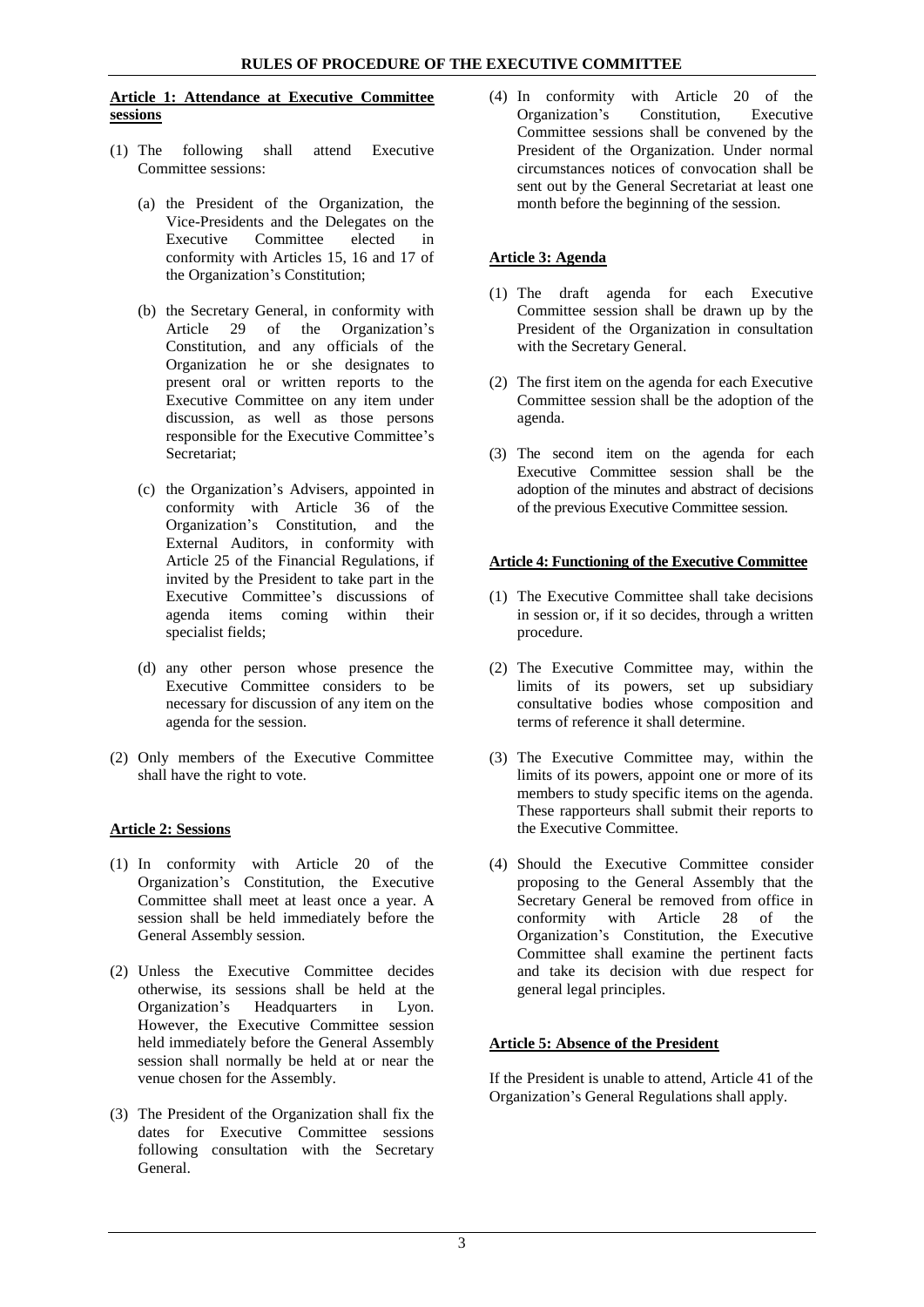### <span id="page-4-0"></span>**Article 6: Conduct of business**

- (1) In application of Article 18(a) of the Organization's Constitution, the President of the Organization shall preside at sessions of the<br>Executive Committee and direct the Committee and discussions.
- (2) Executive Committee sessions shall not be held in public.
- (3) No one may speak at an Executive Committee session without the prior authorization of the President of the Organization. The President may limit the amount of time allowed to each speaker.
- (4) During the discussion of any matter, a member of the Executive Committee may rise to a point of order, and the point of order shall immediately be decided by the President of the Organization. A member may appeal against the ruling of the President, in which case the appeal shall immediately be put to the vote. The President's decision shall be upheld unless the majority of members present and voting for or against decide otherwise. A member rising to a point of order may not speak on the substance of the matter under discussion.
- (5) A member of the Executive Committee may at any time move the adjournment or closure of the debate on the item under discussion, in which case only one speaker may speak against the motion and the motion for adjournment or closure of the debate shall then be put to the vote.
- (6) When a proposal has been adopted or rejected it may not be reconsidered at the same session unless the Executive Committee so decides by a two-thirds majority of the members present and voting for or against.
- (7) The President of the Organization may decide that a proposal on an item under discussion is adopted by consensus when he or she notes that after discussion no speakers object to that proposal. A member of the Executive Committee may appeal against the ruling of the President, in which case the appeal shall immediately be put to the vote. The President's decision shall be upheld unless the majority of members present and voting for or against decide otherwise.
- (8) When a written proposal is being discussed and an amendment to the proposal is moved, the amendment shall be voted on first. If several amendments are moved, the President shall put them to the vote one after the other, beginning with the one furthest removed in substance from the original proposal.

## <span id="page-4-1"></span>**Article 7: Voting in session**

- (1) Each member of the Executive Committee shall have one vote.
- (2) Executive Committee decisions shall require a simple majority of the members present and voting for or against, unless some other form of majority is required. Regarding the selection of a candidate for the post of Secretary General, the decisions of the Executive Committee shall require a simple majority of the members present and voting for or against.
- (3) In conformity with Article 28, third paragraph, of the Constitution, the Executive Committee may decide, in exceptional circumstances, by a two-thirds majority, to propose to the General Assembly that it remove the Secretary General from office.
- (4) Under the conditions set out in Article 14(1,b) of the Statute of the Commission for the Control of INTERPOL's Files, the Executive Committee may decide, by a two-thirds majority, to propose to the General Assembly that it dismiss a member of the Commission.
- (5) In conformity with Article 24 of the Constitution, the Executive Committee may decide, in exceptional circumstances, notably in the event of a serious breach of obligations resulting from Articles 15 or 23 of INTERPOL's Constitution, or of conduct seriously affecting the reputation of the Organization, and by a two-thirds majority, to propose to the General Assembly that it terminate an Executive Committee member's term of office early.
- (6) The Executive Committee shall normally vote by a show of hands, except if it decides otherwise before the vote. However, when the vote concerns the appointment of a particular person, the choice of a candidate for appointment by the General Assembly, or the proposal to terminate the term of an elected person, the vote shall be held by secret ballot.
- (7) The decision to appoint a particular person or to propose a candidate for appointment by the General Assembly shall be taken in accordance with the following procedure:
	- (a) If there are two candidates for the appointment, the candidate obtaining the most votes shall be selected. If both candidates obtain the same number of votes, a second ballot shall be taken. If both candidates again obtain the same number of votes, lots shall be drawn to decide between them.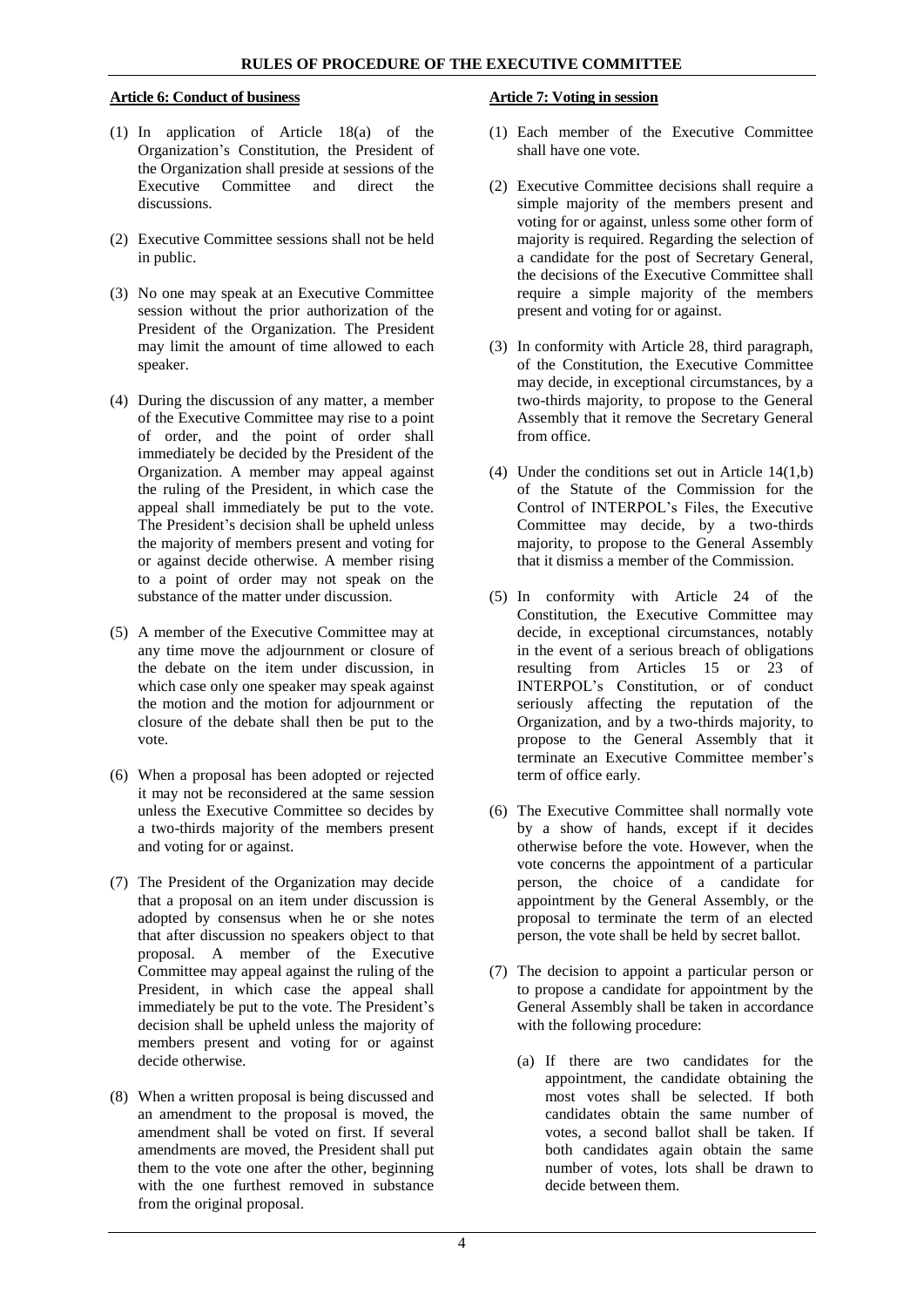- (b) If there are more than two candidates and if no candidate obtains an overall majority, further ballots shall be taken and the candidate, or candidates in the event of a tie, obtaining the least number of votes shall be eliminated at each ballot. If only one candidate then remains, that candidate shall be selected. If two candidates remain, the procedure used shall be that outlined in (a) above.
- (8) A member of the Executive Committee shall not take part in a vote on:
	- (a) The appointment of a particular person or a choice of a candidate for appointment by the General Assembly whenever:
		- he or she is himself or herself a candidate for the post in question. A candidate eliminated in conformity with paragraph (7) above, shall once again be entitled to vote;
		- the country where he or she holds an official position is presenting a candidate. The Executive Committee member shall once again be entitled to vote if the said candidate is eliminated in conformity with paragraph (7) above;
	- (b) The proposal of one or more auditing services for appointment by the General Assembly as external auditors whenever the auditing service is from the country where he or she holds an official position;
	- (c) The settlement of disputes that arise in connection with the application of INTERPOL's Rules on the Processing of Data, whenever such a dispute involves the country where he or she holds an official position;
	- (d) The decision to take corrective measures concerning the rights in connection with the application of INTERPOL's Rules on the Processing of Data, whenever such measures concern the country where he or she holds an official position;
	- (e) His or her recusal in case of potential or actual conflict of interest, in conformity with Article 10(3) of the present Rules;
	- (f) The proposal by the Executive Committee to the General Assembly to terminate his or her term of office before it is due to expire, in conformity with (5) above.
- (9) If the votes are equally divided on a matter other than cases covered by paragraph (7) above, the proposal shall be regarded as not adopted.
- (10)The quorum required for Executive Committee decisions shall be two-thirds of the members.

# <span id="page-5-0"></span>**Article 8: Written procedure**

- (1) Decisions made by the Executive Committee through a written procedure shall be made by consensus.
- (2) As from the date of notification of the document launching the written procedure, any member of the Executive Committee shall have three weeks to request that the matter be examined in session if he/she so decides. The President may decide, on reasoned grounds of urgency, to reduce this period.
- (3) The Executive Committee shall determine the written decision-making procedure in written decision-making procedure in conformity with paragraphs (1) and (2) above.

# <span id="page-5-1"></span>**Article 9: Ethical standards**

- (1) Members of the Executive Committee bear a special responsibility to uphold the integrity and reputation of the Organization and must ensure that their conduct reflects this special responsibility. Members of the Executive Committee shall observe the highest standards of ethical conduct in the exercise of their duties, and act in the best interests of the Organization.
- (2) Members of the Executive Committee shall be mindful of the importance of their duties and responsibilities, shall take into account the public character of their duties and shall conduct themselves in a way that maintains and promotes public trust in the Organization.
- (3) The Executive Committee shall adopt a Code of conduct that will apply to its members, with due regard for the Organization's rules and ethical standards commonly acknowledged by the international community. The Executive Committee should revise the Code of conduct on a regular basis and is responsible for its implementation.
- (4) The Executive Committee shall be responsible for assessing any reported instance of non-compliance with the present Rules and the Code of Conduct. The Executive Committee shall propose remedial action to the member concerned, as necessary.